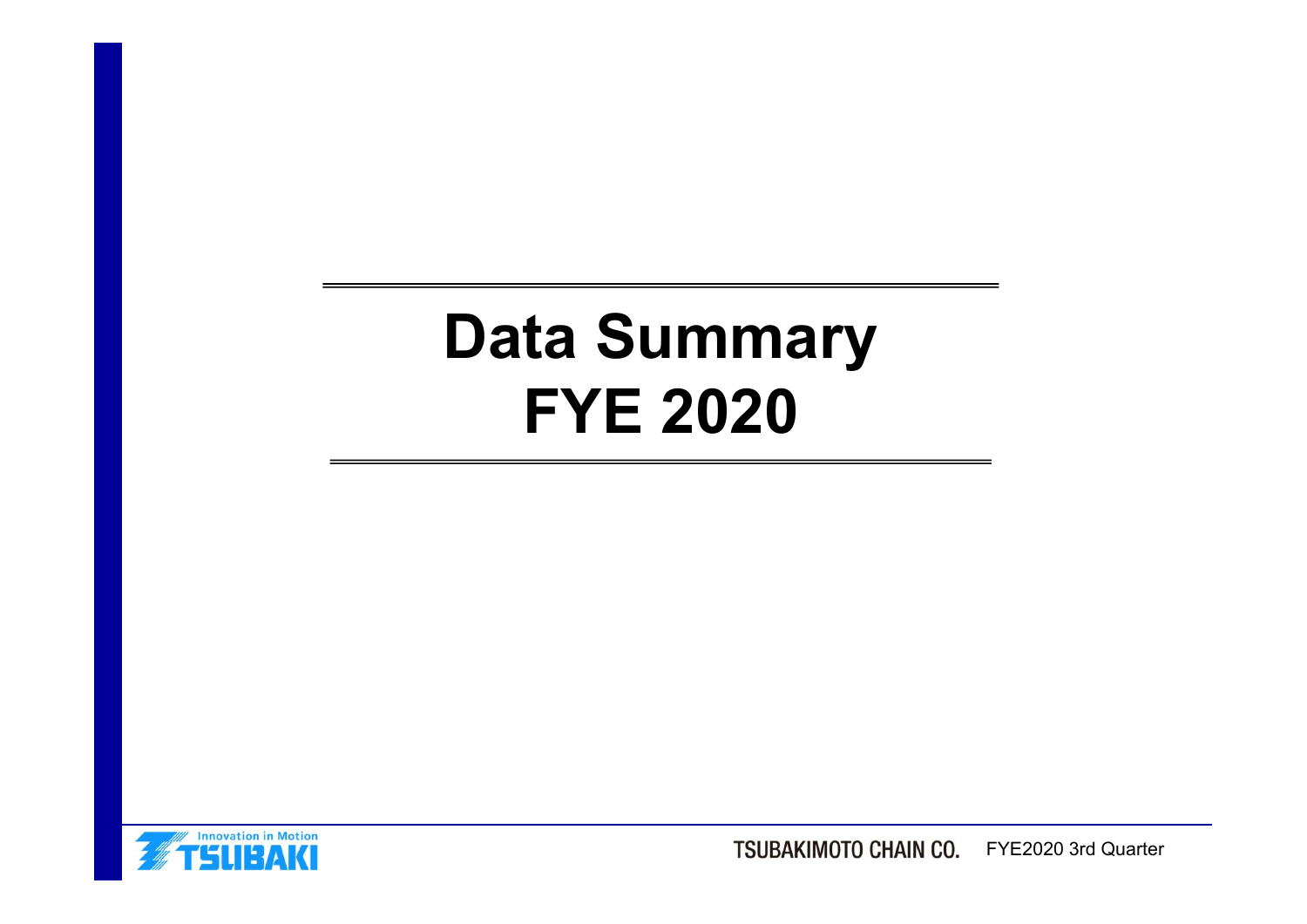### Movement of Order Acceptance and Backlog (consolidated basis)

|                            |                 |                                           |               |         |        |          |        |           |        |                 |        | (Yen, millions) |
|----------------------------|-----------------|-------------------------------------------|---------------|---------|--------|----------|--------|-----------|--------|-----------------|--------|-----------------|
|                            |                 |                                           | [Fiscal year] |         |        | FYE 2019 |        | [Quarter] |        | <b>FYE 2020</b> |        |                 |
|                            | <b>FYE 2016</b> | FYE 2017   FYE 2018   FYE 2019   FYE 2020 |               |         | 1Q     | 2Q       | 3Q     | 4Q        | 1Q     | $2{\sf Q}$      | 3Q     | 4Q              |
| (Order acceptance)         |                 |                                           |               |         |        |          |        |           |        |                 |        |                 |
| Chain                      | 63,168          | 60,999                                    | 69,728        | 68,198  | 17,546 | 17,681   | 18,292 | 14,679    | 16,911 | 16,027          | 15,793 |                 |
| <b>PTUC</b>                | 21,745          | 21,576                                    | 25,043        | 25,251  | 6,724  | 6,974    | 5,742  | 5,811     | 7,001  | 5,272           | 5,207  |                 |
| Automotive Parts           | 74,235          | 75,197                                    | 79,377        | 78,940  | 20,459 | 19,343   | 19,620 | 19,518    | 18,338 | 17,934          | 17,317 |                 |
| Materials Handling Systems | 43,460          | 42,826                                    | 46,770        | 59,054  | 13,972 | 13,493   | 16,153 | 15,436    | 25,143 | 15,721          | 12,516 |                 |
| Other                      | 2,165           | 2,455                                     | 2,826         | 2,751   | 748    | 936      | 388    | 679       | 653    | 577             | 683    |                 |
| Total                      | 204,776         | 203,056                                   | 223,747       | 234,196 | 59,451 | 58,427   | 60,195 | 56,123    | 68,048 | 55,530          | 51,518 |                 |
| (Backlog)                  |                 |                                           |               |         |        |          |        |           |        |                 |        |                 |
| Chain                      | 8,215           | 9,789                                     | 13,546        | 11,427  | 14,133 | 14,169   | 14,489 | 11,427    | 11,630 | 10,976          | 10,713 |                 |
| <b>PTUC</b> <sup>*</sup>   | 3,464           | 3,732                                     | 5,148         | 5,277   | 5,750  | 6,443    | 5,756  | 5,277     | 6,398  | 5,780           | 5,136  |                 |
| Automotive Parts           | 931             | 982                                       | 814           | 762     | 895    | 821      | 734    | 762       | 707    | 681             | 695    |                 |
| Materials Handling Systems | 16,876          | 18,716                                    | 22,044        | 27,631  | 32,846 | 29,528   | 30,508 | 27,631    | 38,182 | 36,523          | 34,138 |                 |
|                            | 88              | 163                                       | 181           | 313     | 258    | 492      | 185    | 313       | 136    | 63              | 140    |                 |
| Other                      |                 |                                           |               |         |        |          |        |           |        |                 |        |                 |

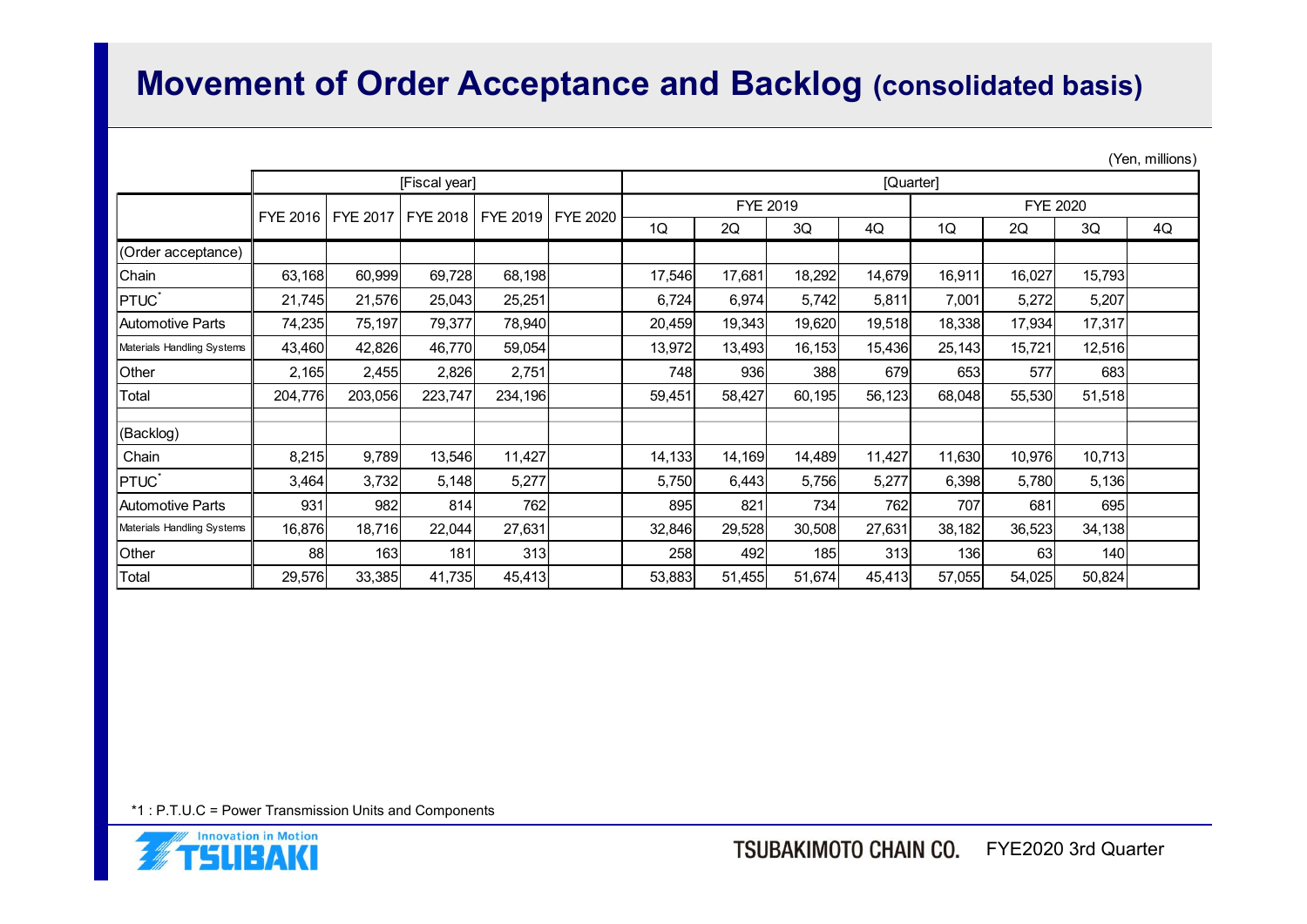## Segment Information (by business group)

| <b>Segment Information (by business group)</b>                            |                                         |                 |                 |                 |                 |                |                |                       |           |                          |                     |        |                 |
|---------------------------------------------------------------------------|-----------------------------------------|-----------------|-----------------|-----------------|-----------------|----------------|----------------|-----------------------|-----------|--------------------------|---------------------|--------|-----------------|
|                                                                           |                                         |                 |                 |                 |                 |                |                |                       |           |                          |                     |        |                 |
|                                                                           |                                         |                 |                 |                 |                 |                |                |                       |           |                          |                     |        | (Yen, millions) |
|                                                                           |                                         |                 | [Fiscal year]   |                 |                 |                |                |                       | [Quarter] |                          |                     |        |                 |
|                                                                           | FYE 2016                                | <b>FYE 2017</b> | FYE 2018        | <b>FYE 2019</b> | <b>FYE 2020</b> |                | FYE2019        |                       |           |                          | <b>FYE2020</b>      |        |                 |
|                                                                           |                                         |                 |                 |                 |                 | 1Q             | 2Q             | 3 Q                   | 4 Q       | 1Q                       | 2Q                  | 3Q     | 4Q              |
| $(Sales)^{1}$<br>Chain                                                    | 63,998                                  | 60,600          | 67,338          | 72,023          |                 | 17,401         | 18,163         | 18,314                | 18,143    | 17,070                   | 17,041              | 16,690 |                 |
| PTUC <sup>*2</sup>                                                        | 21,975                                  | 21,563          | 24,156          | 25,591          |                 | 6,224          | 6,439          | 6,535                 | 6,393     | 6,067                    | 5,992               | 5,988  |                 |
| <b>Automotive Parts</b>                                                   | 73,473                                  | 75,147          | 79,545          | 78,992          |                 | 20,379         | 19,417         | 19,706                | 19,489    | 18,393                   | 17,960              | 17,303 |                 |
| Materials Handling Systems                                                | 44,354                                  | 41,043          | 44,187          | 61,827          |                 | 11,432         | 16,900         | 15,278                | 18,215    | 14,351                   | 17,399              | 15,048 |                 |
| Other                                                                     | 3,186                                   | 3,001           | 3,331           | 3,548           |                 | 900            | 832            | 854                   | 961       | 998                      | 868                 | 797    |                 |
| Consolidated                                                              | 203,976                                 | 198,762         | 215,716         | 238,515         |                 | 55,480         | 61,011         | 59,688                | 62,335    | 55,894                   | 58,360              | 54,885 |                 |
|                                                                           |                                         |                 |                 |                 |                 |                |                |                       |           |                          |                     |        |                 |
| (Operating profit)                                                        |                                         |                 |                 |                 |                 |                |                |                       |           |                          |                     |        |                 |
| Chain                                                                     | 6,172                                   | 7,102           | 8,502           | 10,292          |                 | 2,513          | 2,544          | 2,748                 | 2,485     | 2,067                    | 2,224               | 1,965  |                 |
| PTUC <sup>*2</sup>                                                        | 2,428                                   | 2,218           | 3,060           | 3,340           |                 | 911            | 629            | 1,136                 | 663       | 656                      | 448                 | 679    |                 |
| Automotive Parts                                                          | 12,258                                  | 12,385          | 10,258          | 8,734           |                 | 2,529          | 2,169          | 2,208                 | 1,825     | 1,718                    | 1,108               | 1,584  |                 |
| Materials Handling Systems                                                | 659                                     | 706             | 416             | 402             |                 | $-236$         | 1,017          | 130                   | $-509$    | $-400$                   | 907                 | 395    |                 |
| Other<br>Consolidated                                                     | 84<br>21,570                            | 21,647          | $-41$<br>20,694 | $-43$<br>21,789 |                 | $-27$<br>5,426 | $-16$<br>6,127 | -8 <br>5,922          | 4,314     | $-26$<br>3,659           | 11<br>4,572         | 4,392  |                 |
|                                                                           |                                         |                 |                 |                 |                 |                |                |                       |           |                          |                     |        |                 |
| (Operating profit, percent)                                               |                                         |                 |                 |                 |                 |                |                |                       |           |                          |                     |        |                 |
| Chain                                                                     | 9.6%                                    | 11.7%           | 12.6%           | 14.3%           |                 | 14.4%          | 14.0%          | 15.0%                 | 13.7%     | 12.1%                    | 13.1%               | 11.8%  |                 |
| PTUC <sup>*2</sup>                                                        | 11.0%                                   | 10.3%           | 12.7%           | 13.1%           |                 | 14.6%          | 9.8%           | 17.4%                 | 10.4%     | 10.8%                    | 7.5%                | 11.3%  |                 |
| <b>Automotive Parts</b>                                                   | 16.7%                                   | 16.5%           | 12.9%           | 11.1%           |                 | 12.4%          | 11.2%          | 11.2%                 | 9.4%      | 9.3%                     | 6.2%                | 9.2%   |                 |
| Materials Handling Systems                                                | 1.5%                                    | 1.7%            | 0.9%            | 0.7%            |                 |                | 6.0%           | 0.9%                  |           | $\overline{\phantom{0}}$ | 5.2%                | 2.6%   |                 |
| Other                                                                     | 2.6%                                    |                 |                 |                 |                 |                |                |                       | 0.8%      | $\overline{\phantom{0}}$ | 1.3%                | 1.0%   |                 |
| Consolidated                                                              | 10.6%                                   | 10.9%           | 9.6%            | 9.1%            |                 | 9.8%           | 10.0%          | 9.9%                  | 6.9%      | 6.5%                     | 7.8%                | 8.0%   |                 |
| *1 : Sales figures include internal sales and transfers between segments. |                                         |                 |                 |                 |                 |                |                |                       |           |                          |                     |        |                 |
| *2 : P.T.U.C = Power Transmission Units and Components                    |                                         |                 |                 |                 |                 |                |                |                       |           |                          |                     |        |                 |
|                                                                           | <b>Innovation in Motion</b><br>TSLIBAKI |                 |                 |                 |                 |                |                | TSUBAKIMOTO CHAIN CO. |           |                          | FYE2020 3rd Quarter |        |                 |

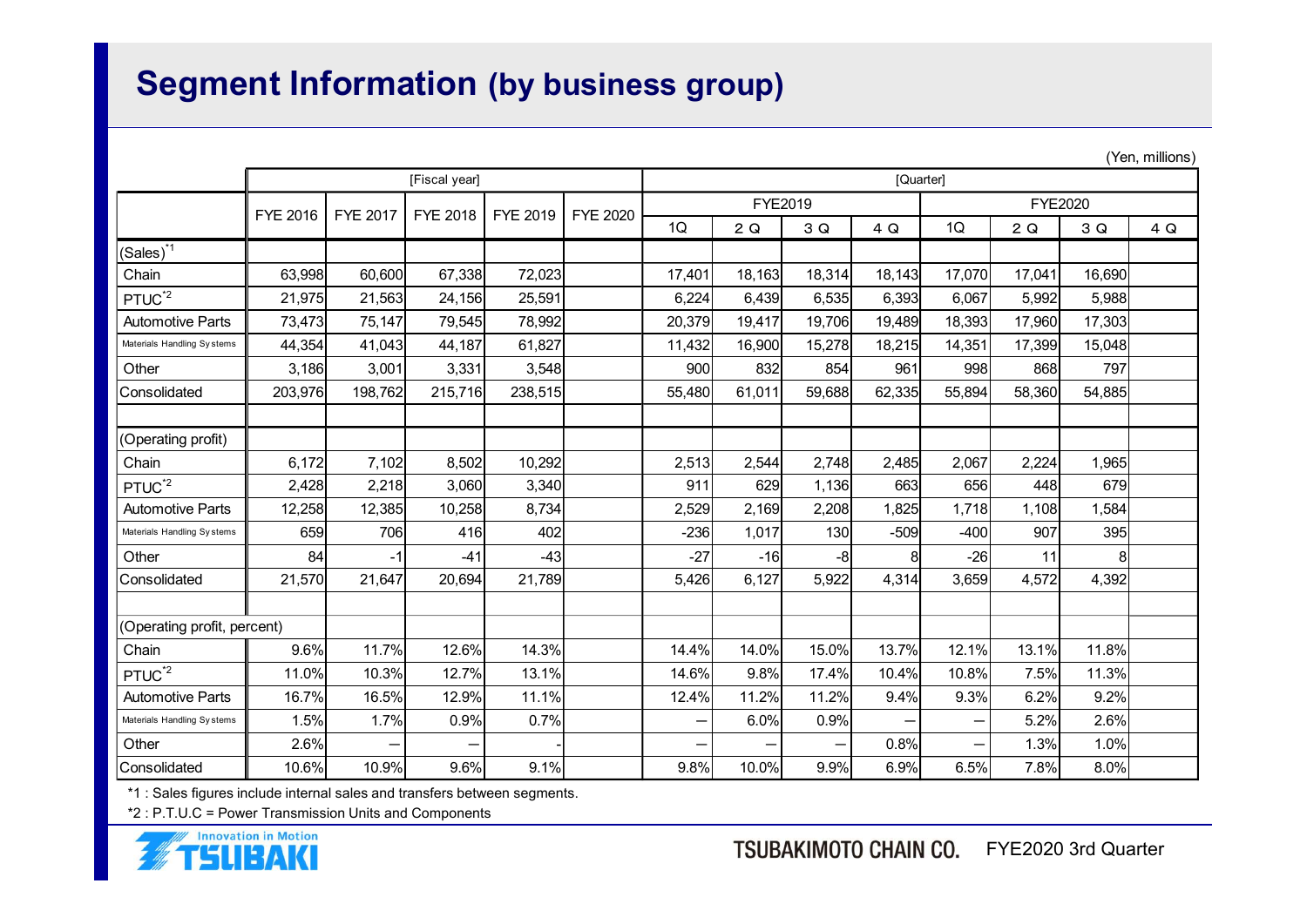# Segment Information (by region)

| <b>Segment Information (by region)</b>                                    |                                              |         |               |         |              |          |        |                   |        |                 |              |                 |
|---------------------------------------------------------------------------|----------------------------------------------|---------|---------------|---------|--------------|----------|--------|-------------------|--------|-----------------|--------------|-----------------|
|                                                                           |                                              |         |               |         |              |          |        |                   |        |                 |              |                 |
|                                                                           |                                              |         |               |         |              |          |        |                   |        |                 |              |                 |
|                                                                           |                                              |         |               |         |              |          |        |                   |        |                 |              |                 |
|                                                                           |                                              |         |               |         |              |          |        |                   |        |                 |              |                 |
|                                                                           |                                              |         |               |         |              |          |        |                   |        |                 |              | (Yen, millions) |
|                                                                           |                                              |         | [Fiscal year] |         |              |          |        | [Quarter]         |        |                 |              |                 |
|                                                                           |                                              |         |               |         |              | FYE 2019 |        |                   |        | <b>FYE 2020</b> |              |                 |
|                                                                           | FYE 2016 FYE 2017 FYE 2018 FYE 2019 FYE 2020 |         |               |         | 1Q           | 2Q       | 3Q     | 4Q                | 1Q     | 2Q              | 3Q           | 4Q              |
| (Sales)                                                                   |                                              |         |               |         |              |          |        |                   |        |                 |              |                 |
| Japan                                                                     | 121,347                                      | 117,795 | 125,380       | 127,439 | 30,542       | 31,961   | 33,050 | 31,886            | 28,877 | 32,091          | 30,423       |                 |
| America                                                                   | 51,671                                       | 50,830  | 52,862        | 67,462  | 14,090       | 17,972   | 16,592 | 18,808            | 15,884 | 14,900          | 14,651       |                 |
| Europe                                                                    | 24,219                                       | 23,181  | 25,620        | 27,779  | 7,337        | 6,735    | 6,539  | 7,168             | 6,933  | 6,572           | 6,208        |                 |
| Indian Ocean Rim                                                          | 12,626                                       | 12,763  | 14,850        | 17,488  | 4,258        | 4,372    | 4,484  | 4,374             | 4,387  | 4,520           | 4,050        |                 |
| China                                                                     | 16,494                                       | 18,186  | 22,251        | 22,946  | 5,594        | 6,107    | 5,687  | 5,558             | 5,215  | 5,017           | 4,859        |                 |
| South Korea, Taiwan                                                       | 8,578                                        | 8,378   | 9,684         | 9,440   | 2,560        | 2,439    | 2,350  | 2,091             | 2,213  | 2,747           | 2,443        |                 |
|                                                                           |                                              |         |               |         |              |          |        |                   |        |                 |              |                 |
| (Operating profit)                                                        | 12,621                                       | 11,351  | 12,231        | 12,702  |              | 3,191    | 3,868  | 2,829             | 2,000  | 2,659           |              |                 |
| Japan<br>America                                                          | 4,496                                        | 4,853   | 3,034         | 2,664   | 2,814<br>993 | 1,220    | 357    | 94                | 177    | 146             | 2,811<br>462 |                 |
| Europe                                                                    | 531                                          | 687     | 176           | 187     | 104          | 101      | 160    | $-178$            | 177    | 18              | 182          |                 |
| Indian Ocean Rim                                                          | 1,680                                        | 1,744   | 2,138         | 2,837   | 730          | 715      | 743    | 649               | 627    | 606             | 418          |                 |
| China                                                                     | 273                                          | 925     | 864           | 1,175   | 166          | 292      | 375    | 342               | 194    | 230             | 257          |                 |
| South Korea, Taiwan                                                       | 405                                          | 273     | 471           | 314     | 191          | 177      | 66     | $-120$            | 89     | 225             | 17           |                 |
|                                                                           |                                              |         |               |         |              |          |        |                   |        |                 |              |                 |
| (Operating profit, percent)                                               |                                              |         |               |         |              |          |        |                   |        |                 |              |                 |
| Japan                                                                     | 10.4%                                        | 9.6%    | 9.8%          | 10.0%   | 9.2%         | 10.0%    | 11.7%  | 8.9%              | 6.9%   | 8.3%            | 9.2%         |                 |
| America                                                                   | 8.7%                                         | 9.5%    | 5.7%          | 3.9%    | 7.0%         | 6.8%     | 2.2%   | 0.5%              | 1.1%   | 1.0%            | 3.2%         |                 |
| Europe                                                                    | 2.2%                                         | 3.0%    | 0.7%          | 0.7%    | 1.4%         | 1.5%     | 2.4%   | $\qquad \qquad -$ | 2.6%   | 0.3%            | 2.9%         |                 |
| Indian Ocean Rim                                                          | 13.3%                                        | 13.7%   | 14.4%         | 16.2%   | 17.2%        | 16.4%    | 16.6%  | 14.8%             | 14.3%  | 13.4%           | 10.3%        |                 |
| China                                                                     | 1.7%                                         | 5.1%    | 3.9%          | 5.1%    | 3.0%         | 4.8%     | 6.6%   | 6.2%              | 3.7%   | 4.6%            | 5.3%         |                 |
| South Korea, Taiwan                                                       | 4.7%                                         | 3.3%    | 4.9%          | 3.3%    | 7.5%         | 7.3%     | 2.8%   | $\qquad \qquad -$ | 4.0%   | 8.2%            | 0.7%         |                 |
| *1 : Sales figures include internal sales and transfers between segments. |                                              |         |               |         |              |          |        |                   |        |                 |              |                 |

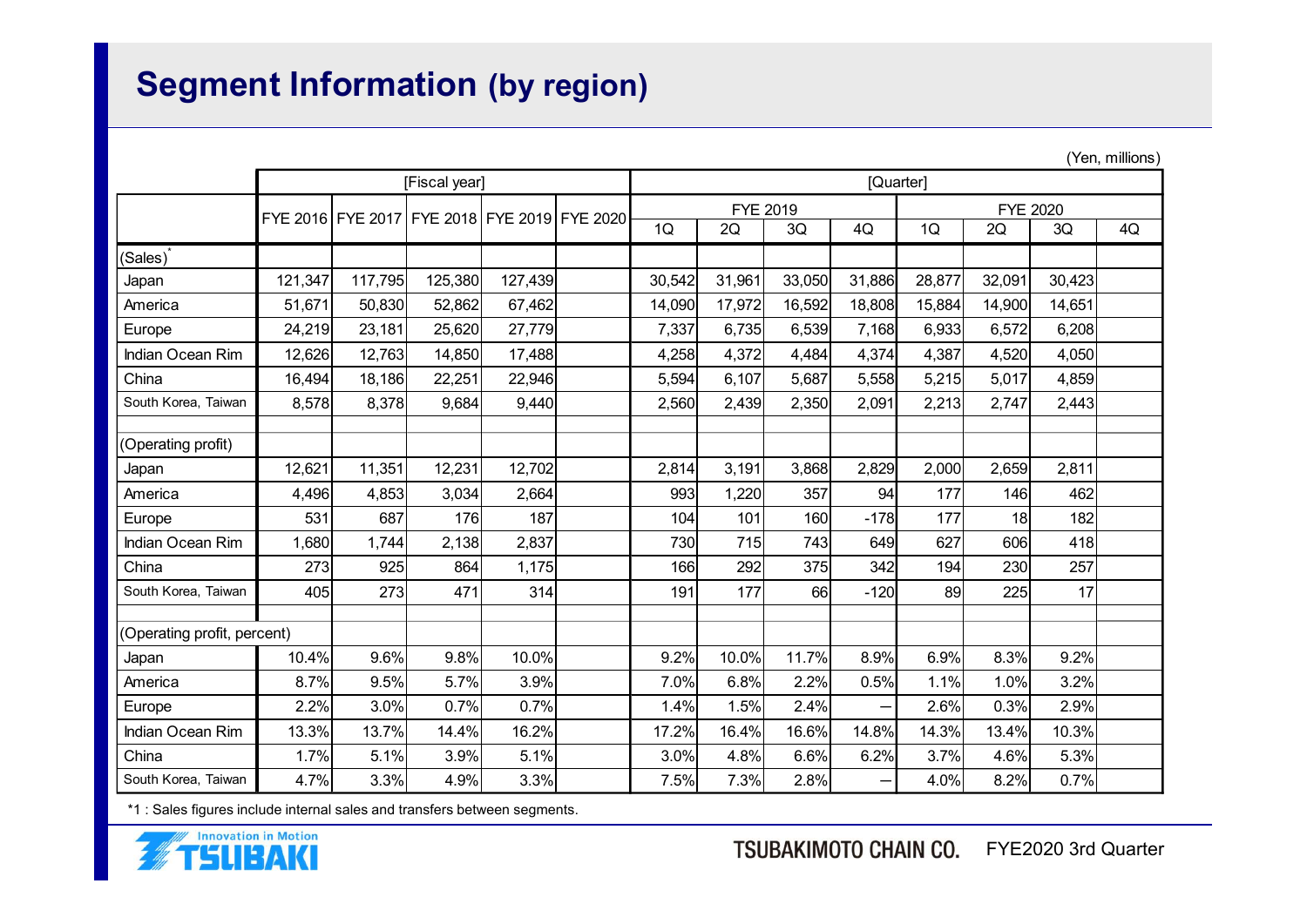## Breakdown of Overseas Sales

|                             |          |                 |                 |                   |                 |                  |                  |              |              |                  |                 |              | (Yen, millions) |
|-----------------------------|----------|-----------------|-----------------|-------------------|-----------------|------------------|------------------|--------------|--------------|------------------|-----------------|--------------|-----------------|
|                             |          |                 | [Fiscal year]   |                   |                 | [Quarter]        |                  |              |              |                  |                 |              |                 |
|                             | FYE 2016 | <b>FYE 2017</b> | <b>FYE 2018</b> | FYE 2019          | <b>FYE 2020</b> |                  | FYE 2019         |              |              |                  | <b>FYE 2020</b> |              |                 |
|                             | 203,976  | 198,762         | 215,716         |                   |                 | 1Q               | 2Q               | 3Q<br>59,688 | 4Q<br>62,334 | 1Q               | 2Q<br>58,360    | 3Q<br>54,885 | 4Q              |
| (Consolidated sales)<br>USA | 43,062   | 39,865          | 39,704          | 238,515<br>54,418 |                 | 55,480<br>11,442 | 61,011<br>14,811 | 13,849       | 14,316       | 55,894<br>12,785 | 11,953          | 12,207       |                 |
| Other                       | 8,316    | 9,047           | 10,503          | 12,285            |                 | 2,240            | 2,567            | 2,313        | 5,165        | 2,716            | 2,457           | 2,196        |                 |
| Europe                      | 23,000   | 22,298          | 24,670          | 27,074            |                 | 7,173            | 6,565            | 6,387        | 6,949        | 6,761            | 6,457           | 6,112        |                 |
| Indian Ocean Rim            | 12,824   | 13,452          | 14,860          | 16,924            |                 | 3,915            | 4,448            | 4,361        | 4,200        | 4,161            | 4,282           | 3,915        |                 |
| China                       | 15,251   | 16,531          | 20,273          | 20,649            |                 | 5,112            | 5,541            | 5,039        | 4,957        | 4,579            | 4,180           | 3,988        |                 |
| South Korea, Taiwan         | 8,638    | 7,978           | 9,721           | 10,350            |                 | 2,736            | 2,980            | 2,578        | 2,056        | 2,121            | 2,661           | 2,248        |                 |
| Total of overseas sales     | 111,094  | 109,174         | 119,734         | 141,702           |                 | 32,622           | 36,911           | 34,526       | 37,643       | 33,126           | 31,989          | 30,667       |                 |
| Total of domestic sales     | 92,882   | 89,588          | 95,982          | 96,812            |                 | 22,858           | 24,101           | 25,162       | 24,691       | 22,768           | 26,371          | 24,218       |                 |
| (Percent, sales by region)  |          |                 |                 |                   |                 |                  |                  |              |              |                  |                 |              |                 |
| USA                         | 21.1%    | 20.1%           | 18.4%           | 22.8%             |                 | 20.6%            | 24.3%            | 23.2%        | 23.0%        | 22.9%            | 20.5%           | 22.2%        |                 |
| Other                       | 4.1%     | 4.6%            | 4.9%            | 5.2%              |                 | 4.0%             | 4.2%             | 3.9%         | 8.3%         | 4.9%             | 4.2%            | 4.0%         |                 |
| Europe                      | 11.3%    | 11.2%           | 11.4%           | 11.4%             |                 | 12.9%            | 10.8%            | 10.7%        | 11.1%        | 12.1%            | 11.1%           | 11.1%        |                 |
| Indian Ocean Rim            | 6.3%     | 6.8%            | 6.9%            | 7.1%              |                 | 7.1%             | 7.3%             | 7.3%         | 6.7%         | 7.4%             | 7.3%            | 7.1%         |                 |
| China                       | 7.5%     | 8.3%            | 9.4%            | 8.7%              |                 | 9.2%             | 9.1%             | 8.4%         | 8.0%         | 8.2%             | 7.2%            | 7.3%         |                 |
| South Korea, Taiwan         | 4.2%     | 4.0%            | 4.5%            | 4.3%              |                 | 4.9%             | 4.9%             | 4.3%         | 3.3%         | 3.8%             | 4.6%            | 4.1%         |                 |
|                             | 54.5%    | 54.9%           | 55.5%           | 59.4%             |                 | 58.8%            | 60.5%            | 57.8%        | 60.4%        | 59.3%            | 54.8%           | 55.9%        |                 |